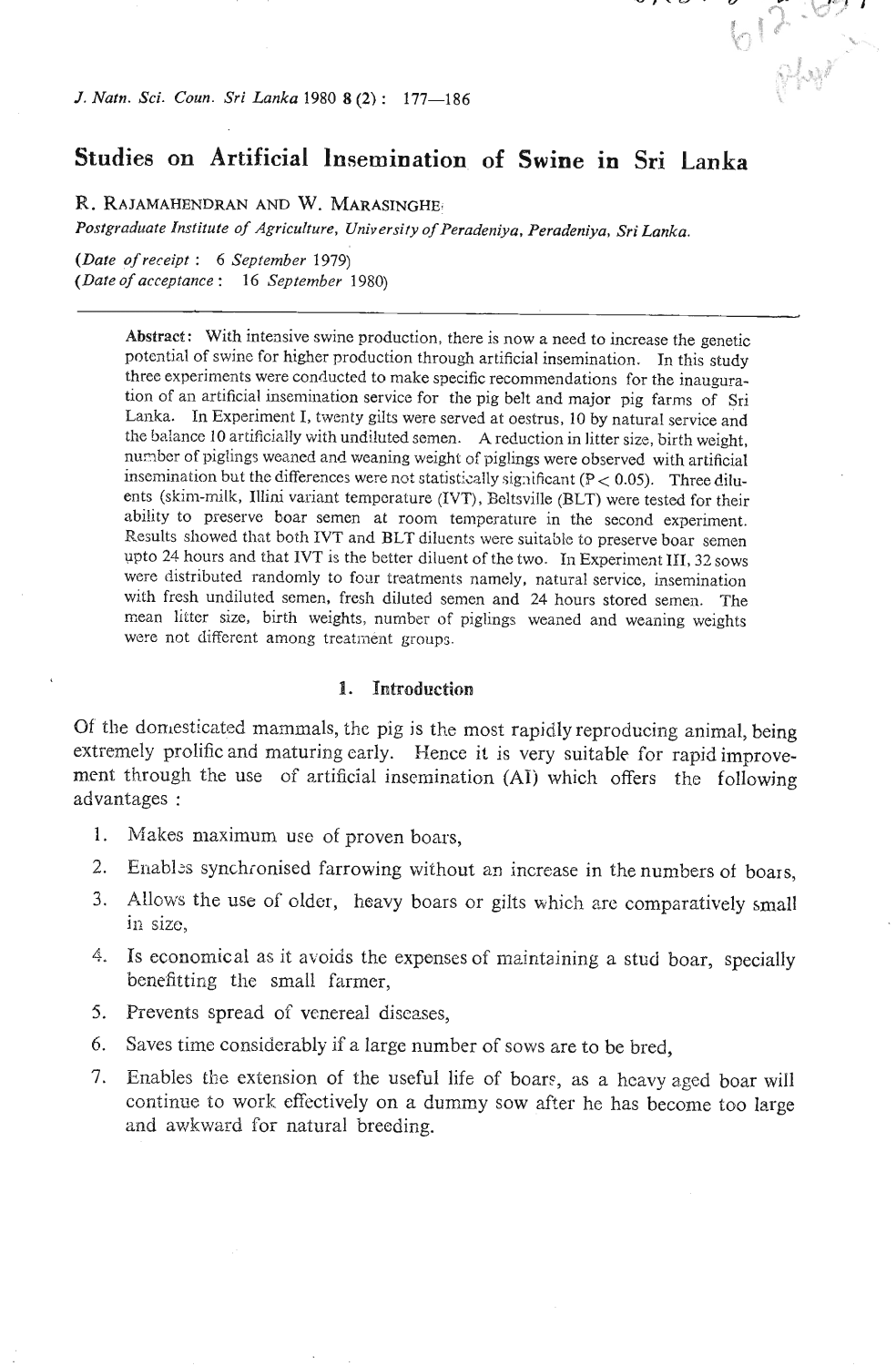The progress of AI in swine though not spectacular as in cattle, has been steady over the years. At present AI in swine is carried out extensively in USSR, Hungary, Holland, Germany, Federal Republic, and Japan and to some degree in England, Denmark, Yugoslavia, Rumania, Finland and France.

The earliest work done on the AI of pigs was by Milanov,<sup>5</sup> Rodolph,7 Rodin and Lipator,<sup>6</sup> who have shown that semen could obtained from the boar by means of a 'dummy' and artificial vagina. Since then considerable information has accumulated from work done in different countries on semen collection, dilution, storage and insemination.

In Sri Lanka, AI of cattle was first introduced in<sup>1938</sup> and steady progress has been maintained. However, very little work has been undertaken on artificial insemination of pigs. Jeganathan<sup>3</sup> obtained successful results from AI of gilts with semen imported from Britain. The lack of interest on **Al** on swine in the past was due to the fact that there was very little organized pig breeding in the country and also due to the fact that the total attention of the Department of Agriculture was focussed on **A1** of cattle. Wjth a ready market available for pork and improved feed position, there is today a revival of thc pig industry, and Iargescale pig rearing is carried out in the pig belt along the western sea border. With intensive management there is now a demand for pigs with higher food conversion efficiency, better carcass weight and carcass quality. The most practical, quick and least expensive method of improving these traits in the local pig population is by AI with semen from proven boars.

The purpose of this paper is to record the results of a study aimed at making specific recommendations for the inauguration of an **A1** service for the pig belt and major pig farms of Sri Eanka. The objectives of the study wcre:

- 1. Evaluation of the litter size, birth weight, number weaned and weaning weight **oi** piglings following natural service and **A1** with undiluted semen.
- 2. Ia vitro evaluation of diluents for the preservation of semen at room temperatwe.
- *3.* Evaluation of tho litter size, birth weight, number ,weaned and weaning weights of piglings following AI of sows with semen stored at room temperature.

# 2. **Materials md Methods**

The experiments were conducted at the University piggery, Upper Wantane, and at the Laboratory of the Department of Animal Husbandry, Faculty of Agriculture, University of Peradeniya, Peradeniya.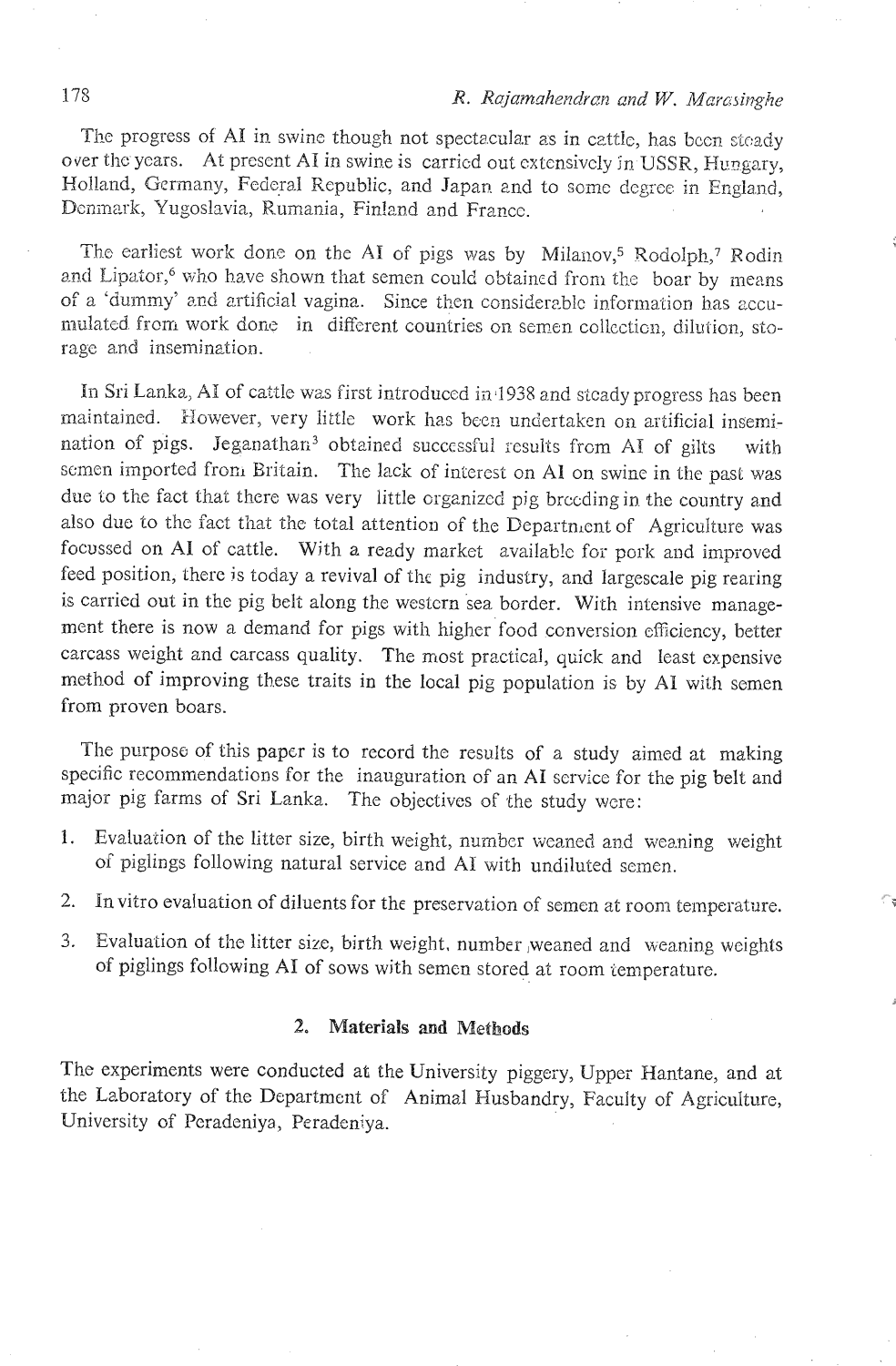The indoor system of intensive management was practiced at the piggery with permanent housing and concrete floors, etc. Feeding was common to all groups used in the experiments and consisted of swill collected from the University halls of residence supplemented with compounded concentrate feed consisting of coconut poonac and rice bran as the main ingredients and added mineral mixture. The boars were housed separately from the sows and gilts. Individual sows with litters were kept in separate pens.

Semen was collected from three young boars using a sow in oestrus. The semen samples were evaluated for concentration, mass activity, motility % and dead sperm  $\%$  and based on this two boars were selected for this study. They were trained to mount a 'dummy' sow to collect semen to be used in the experiments. The dummy sow was made of  $\frac{3}{4}$ " galvanized iron tubing and a log (Figure 1) stuffed to a proper shape and covered with a plastic cloth. It was fixed to a light wooden platform so that the boar kept it in place by means of its own weight. The hindmost part of the platform was covered by a rubber mat so that the boar stood steady.



Figure 1. A dummy sow

The training of the boar was done in a separate, quiet darkened room in the piggery. A sow in oestrus was brought into the room and the boar was allowed to mount it. This was practised once a week in the same room and continued for three weeks. After three weeks, the dummy sow was placed in the room and secretions of a sow in oestrus were applied on its back. The boar and sow were brought into the room and when the boar became excited, the sow was removed. With some direction, the boar mounted the dummy sow. With further training, the boar mounted the dummy sow without any stimulation as it was brought into the room.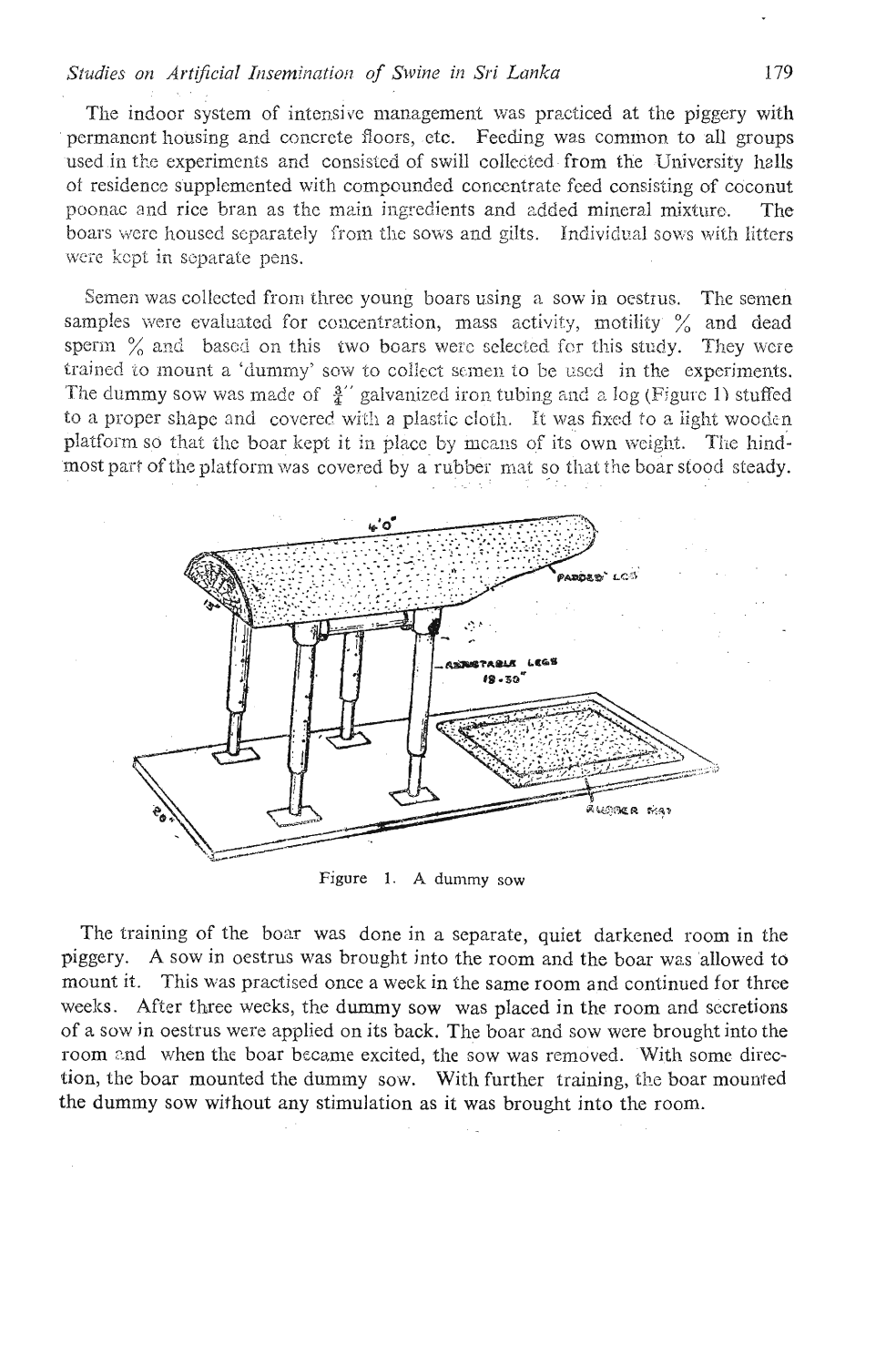Semen was collected from the mounted boar into a sterilized plastic bottle of 500 **ml** capacity, by firmly gripping the glans pcnis, gently pulling it down and maintaining pressure on it. An average of 250 ml of semen was collected at each collection which took about 5-15 mins.

## **2.1 Experiment I**

In this experiment, natural service and A1 was carried out on 10 gilts each at natural oestrus. The gilts that came back into oestrus in each group were reserved to the boars or reinseminated until conception occurred. The same boars were used for natural service as well as for AI.

The detection of oestrus was on the basis of the swelling and reddening of the vulva, the 'immobility response' and also on the response to the advances of the boar. Services, both natural and artificial, were carried out twice both late on the first day and early on the second day of oestrus to ensure maximum conception rates.

For natural service, the boar was taken to the pens with the gilt or gilts in oestrus. For AI, the semen was collected as described above and strained through two layers of cotton gauze into a graduated measuring cylinder of 500 ml capacity.

The apparatus used for insemination is shown in Figure 2. **80-100 ml** of the separated undiluted semen was filled into the plastic squeeze bottle. The spiral tip and part of the length of the rubber inseminating catheter was lubricated with an antiseptic cream (Hibitane) and the catheter was gently inserted into the vagina of the gilt in oestrus until it reached the cervix. It was then twisted in an anticlockwise direction until it locked firmly in the cervix. The pla~fic squeeze bottlc was fixed to the free end of the catheter and the semen was squeezed in through it slowly.



Figure **2. The** insemination **catheter locked firmly in the** cervix.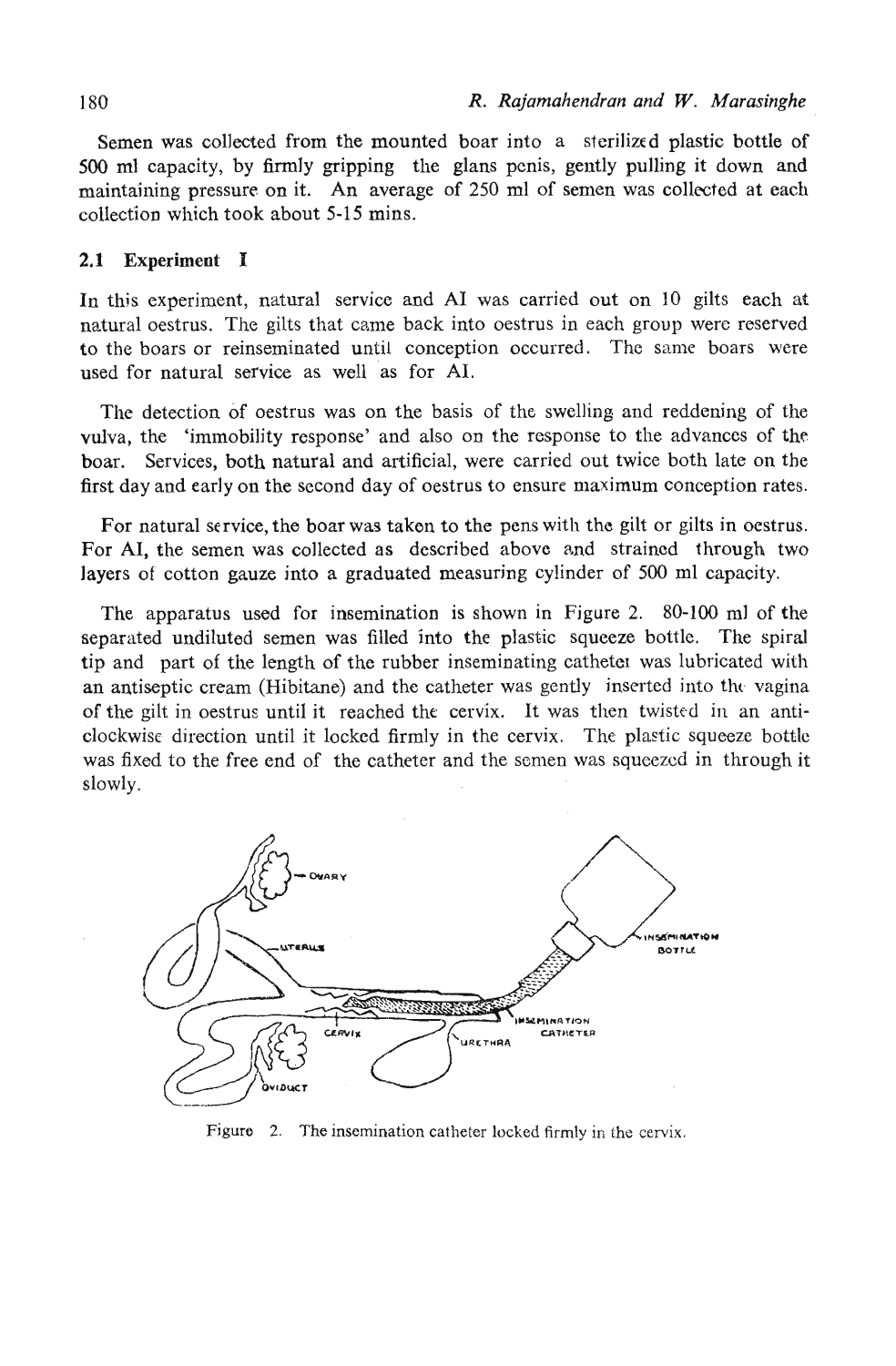After farrowing, the litter size, birth weight, number of piglings weaned and the weaning weight of piglings of each of the 20 **gilts** were recorded.

## **2.2 Experiment I1**

The composition of thee diluents used for the preservation of semen is shown in Table 1.

|  |  | TABLE 1. The composition of three diluents used for the preservation of Boar Semen |  |  |  |  |  |  |  |  |  |  |
|--|--|------------------------------------------------------------------------------------|--|--|--|--|--|--|--|--|--|--|
|--|--|------------------------------------------------------------------------------------|--|--|--|--|--|--|--|--|--|--|

| Diluent    | I |                          | Skim milk diluent         |                          |                         |
|------------|---|--------------------------|---------------------------|--------------------------|-------------------------|
|            |   |                          | Skimmed milk powder       |                          | 4.5 gm                  |
|            |   |                          | Glucose                   |                          | $1.5$ gm                |
|            |   |                          | Streptomycin              |                          | $1.0$ gm.               |
|            |   |                          | Penicillin                |                          | $1 \times 10^6$ I. U.   |
|            |   |                          | Distilled water           | $\cdots$                 | 100<br>ml               |
| Diluent II |   | $\overline{\phantom{a}}$ | Modified IVT diluent      |                          |                         |
|            |   |                          | Sodium citrate            | ست                       | 20<br>gm                |
|            |   |                          | Sodium bicarbonate        |                          | $2.1$ gm                |
|            |   |                          | Glucose                   |                          | 3<br>gm                 |
|            |   |                          | Potassium chloride        |                          | 4.4 gm                  |
|            |   |                          | Sulphadimidine            |                          | 3 <sup>1</sup><br>mg    |
|            |   |                          | Streptomycin              | $\overline{\phantom{a}}$ | $0.5$ gm                |
|            |   |                          | Penicillin                |                          | $0.5 \times 10^6$ I. U. |
|            |   |                          | Distilled water           |                          | $1000$ ml               |
| Diluent    | ш | $\sim$                   | Beltsville (BLT) Extender |                          |                         |
|            |   |                          | Sodium citrate dihydrate  |                          | 1.0<br>gm               |
|            |   |                          | Sodium bicarbonate        |                          | 0.2<br>gm               |
|            |   |                          | Glucose                   |                          | 2.9<br>gm               |
|            |   |                          | Potassium chloride        |                          | $0.03$ gm               |
|            |   |                          | Streptomycin              |                          | 0.1<br>gm               |
|            |   |                          | Penicillin                |                          | 1000<br>I. U./ml.       |
|            |   |                          | Distilled water           |                          | 100<br>ml               |

Semen for this experiment **was** collected by the method described earlier. Soon after collection, the plastic bottle containing semen was kept inside a rigiform container to prevent cold shock by rapid cooling, and the temperature was recorded. Semen was transported in rigiform and at the laboratory (3 miles from piggery) it was strained through two layers of cotton gauze (to remove the gel portion) into a graduated measuring cylinder of 500 ml capacity, kept in a water bath maintained at 37°C. The volume of semen was read directly. The mass activity was determined using **a** drop of semen from the measuring cylinder. The concentration of spenns per ml was determined using haemocytometer.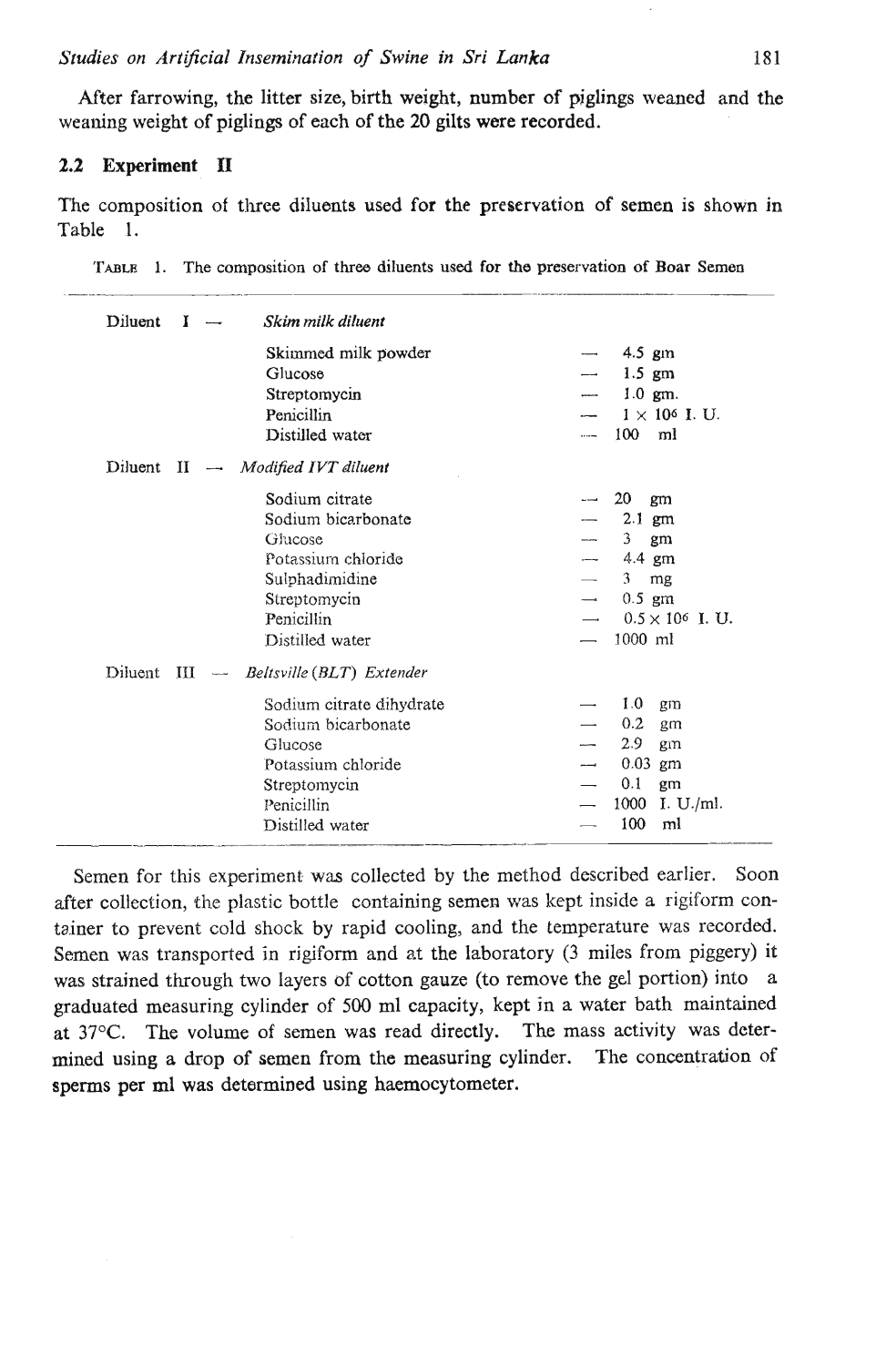**4** tubes of 15 ml capacity with caps were taken and labelled as control **I**, **II** and **111.** 7 ml of diluent from the diluents **I**, **II** and **III** were introduced to the corresponding tubes I, II and III. These three tubes and the empty control tube were kept in the water bath to attain a temperature of  $37^{\circ}$ C. Semen was introduced into the four tubes gently from the measuring cylinder in the water bath, 14 ml to the control tube and 7 ml each to the tubes labelled I, II, III containing the corresponding diluents. The contents of the tubes were mixed and the four tubes were transferred to the rigiform containor.

**17 年 17 年 17 月** 

Evaluation of the diluent was on the basis of  $\%$  motility of sperms and  $\%$  of dead sperms. These were determined for the semen in the four tubes at  $\frac{1}{2}$ - one hour, 6 hours, 12 hours, 24 hours and 48 hours after dilution.

## *Determination of the*  $\frac{6}{6}$  *motility*

This was done separately for each cf the 4 tubes. A drop of semen was taken into a slide and examined under a microscope on the high power. The number of progressively motile spermatozoa out of 10 in several fields was counted and from these the  $\%$  motility was determined.

# *Determination of* % *dead sperms*

This too was done separately for each of the four tubes. A drop of semen was mixed with three drops (0.4 ml) of Nigrosin-eosin solution in a watch glass. The slide smears were prepared after 2 mins, and examined under oil immersion. **I00 sperms** were examined from each slide and the  $\%$  dead sperms were determined.

## **2.3 Experiment 111**

On the results of Experiment II modified IVT diluent was chosen for dilution of semen in this experiment. Thirty two sows were used and they were distributed randomly to the following 4 treatments.<br>Treatment A — Natural service

Freatment  $A$  - Natural service<br>Freatment  $B$  - Artificial insemination with fresh undiluted semen **Treatment B** — Artificial insemination with fresh undiluted semen<br>Treatment C — Artificial insemination with fresh diluted semen

Treatment  $C -$  Artificial insemination with fresh diluted semen<br>Treatment  $D -$  Artificial insemination with fresh diluted semen kept for 24 hours, at room temperature.

The sows that returned to oestrus in each treatment group were reserved to the boars or reinseminated with appropriate semen until conception occurred. After farrowing, the litter size, birth weight of piglings, number of piglings weaned and the weaning weight of piglings of each of 32 sows were recorded.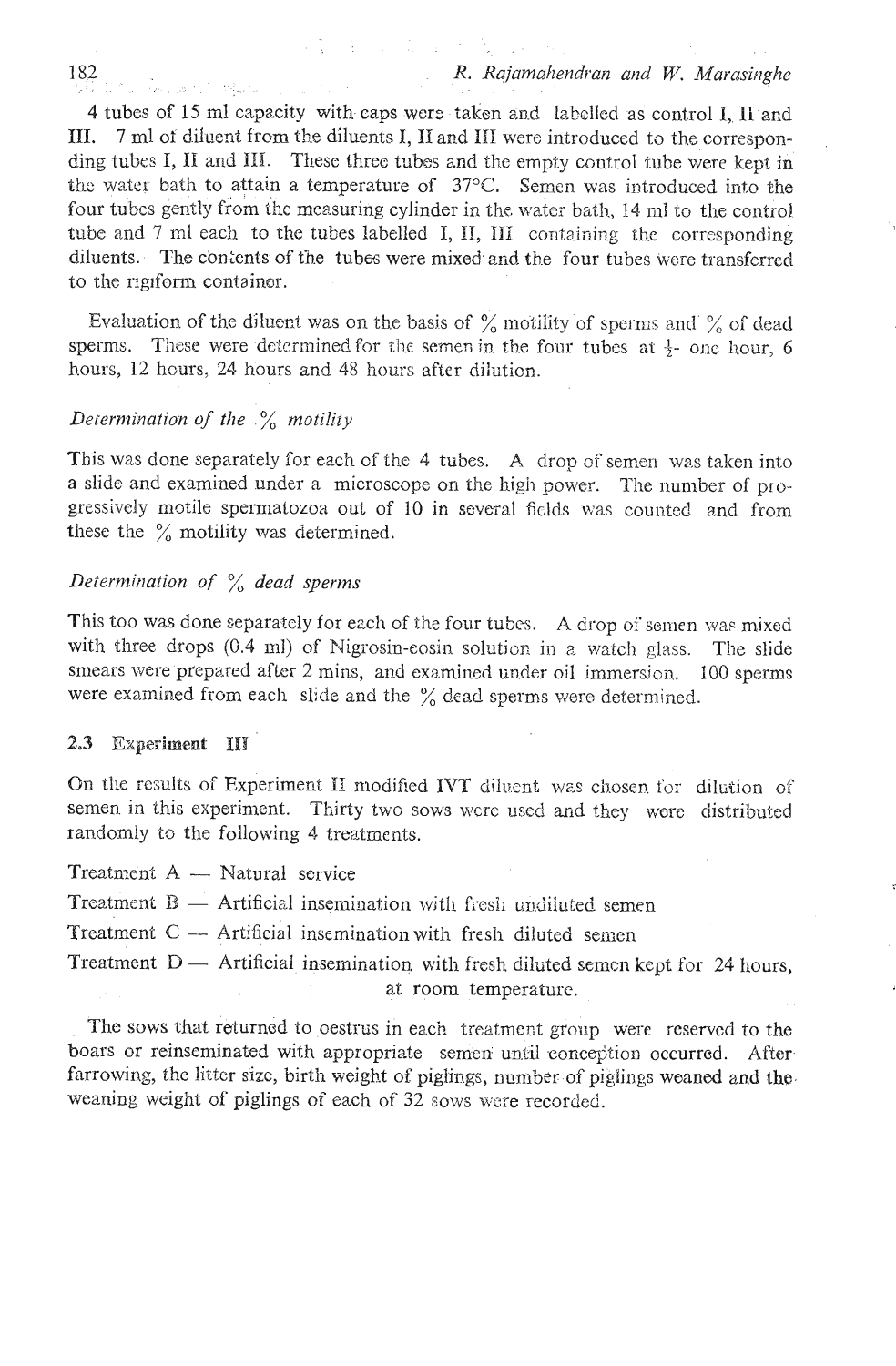THE REPORT OF THE PRESS OF THE REPORT

#### 3. Results and Discussion

The results of Experiment I are presented in Table 2. There is a reduction in litter size, birth weight of piglings, number of piglings weaned and the weaning weight with AI compared to natural service. However, statistical analysis showed that there was no significant difference between natural service and AI for these characteristics. These results are in agreement with those of Skjervold,<sup>8</sup> who reported smaller litter size at birth with AI for first litters, and Meding and Rosbech,<sup>4</sup> who reported lower litter sizes at birth and at weaning with AI. It is possible that the reduction in litter size with AI was due to lower percentage of fertilized ova and/or an increase in embryonic mortality.

TABLE 2. Mean litter performance following natural service and artificial insemination in gilts

| Characteristic           | Natural service | Artificial insemination |  |  |
|--------------------------|-----------------|-------------------------|--|--|
| Number of gilts          |                 |                         |  |  |
| Number farrowed          |                 |                         |  |  |
| Litter size              | $6.3 + 2.8$     | $5.1 + 1.5$             |  |  |
| Birth wt. in lbs.        | $2.3 + 0.5$     | $2.3 + 0.3$             |  |  |
| Number weaned at 8 weeks | $5.6 + 2.4$     | $4.6 + 1.9$             |  |  |
| Weaning wt. in lbs.      | $24.9 \pm 8.5$  | $23.2 + 3.6$            |  |  |
|                          |                 |                         |  |  |

NS at P: 0.05

The results of Experiment II are presented in Tables 3 and 4.

TABLE 3. Percent Motile Spermatozoa during storage of Boar semen in different diluents at room temperature  $(M<sub>con</sub> + S)$ 

| Time<br>hrs. | Control       | Diluent I<br>skim milk | Diluent II<br><b>TVT</b> | Diluent III<br>BLT. |
|--------------|---------------|------------------------|--------------------------|---------------------|
| $0.5 - 1$    | $75.0 + 5.6$  | $68.1 + 8.3$           | $71.9 + 6.6$             | $70.6 + 4.6$        |
| 6            | $36.3 + 21.6$ | $50.6 + 11.6$          | $70.0 + 5.0**$           | $70.0 + 4.3**$      |
| 12           | $25.6 + 20.5$ | $45.0 + 12.0$          | $70.0 + 5.0**$           | $68.3 + 12.9**$     |
| 24           | $0.6 + 0.7$   | $23.8 + 15.4$          | $66.3 + 7.0**$           | $56.3 + 12.9**$     |
| 48           |               | $3.5 + 4.1$            | $8.1 + 12.2$             | $23.9 + 17.1$       |

\*\* $P > 0.01$ 

TABLE 4. Percent dead spermatozoa during storage of Boar Semen in different diluonts at room temperature

 $(M<sub>can</sub> + SD)$ 

| Time hrs. | Control       | Diluent I      | Diluent II     | Diluent III    |  |
|-----------|---------------|----------------|----------------|----------------|--|
| $0.5 - 1$ | $14.3 + 3.6$  | $16.0 + 5.1$   | $16.3 + 10.8$  | $16.6 + 8.1$   |  |
| 6         | $14.8 + 3.3$  | $15.3 + 5.7$   | $15.5 + 5.4$   | $13.8 + 4.7$   |  |
| 12        | $16.9 + 3.2$  | $17.8 + 3.0$   | $15.0 + 4.6$   | $13.6 + 4.0$   |  |
| -24       | $34.8 + 20.5$ | $-37.4 + 11.0$ | $17.1 + 4.4*$  | $17.8 + 5.8*$  |  |
| 48        | $71.6 + 10.9$ | $67.0 + 16.0$  | $24.4 + 6.1**$ | $24.3 + 9.3**$ |  |

 $*P > 0.05$ \*\* $P > 0.01$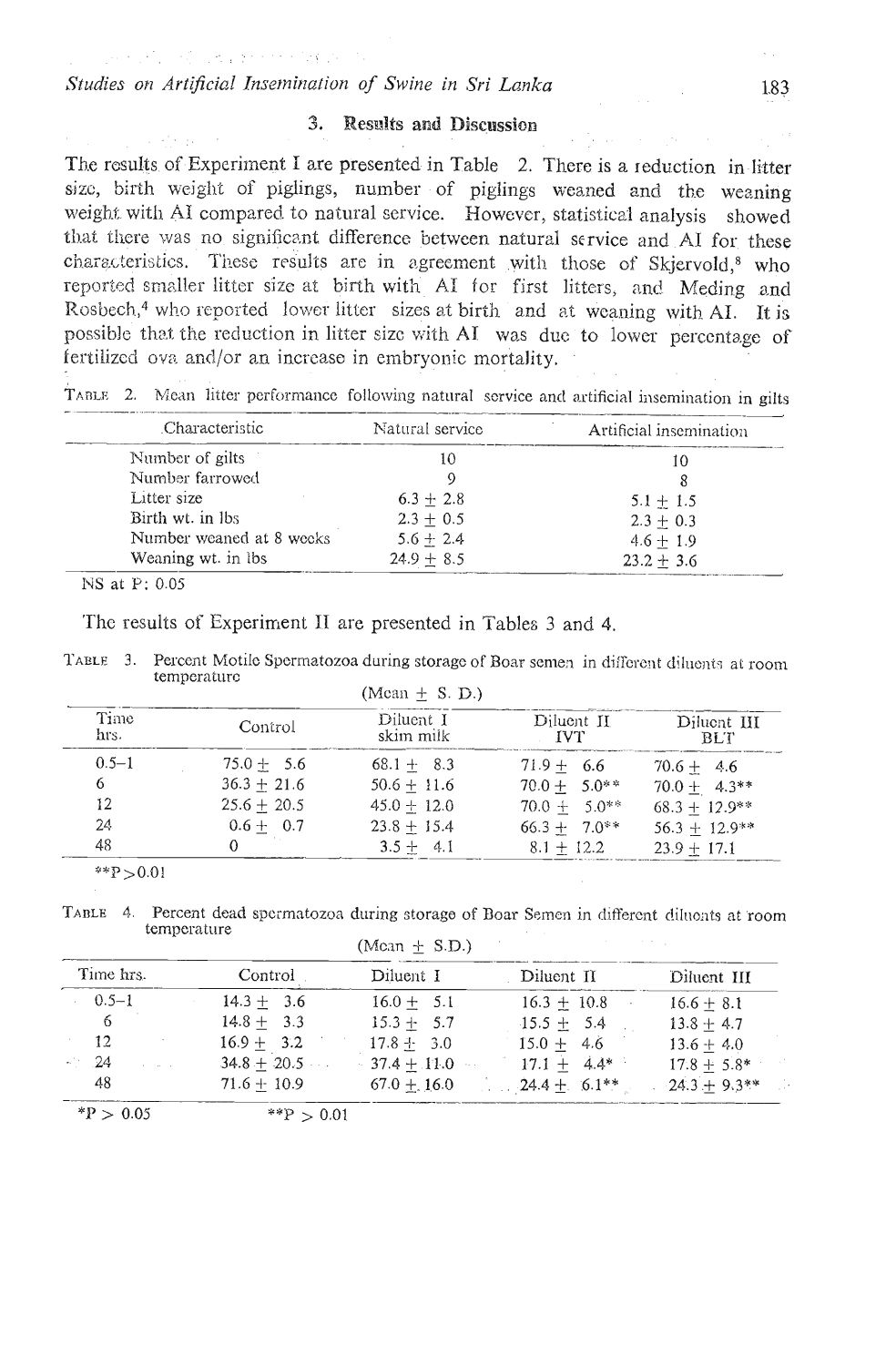## 3.1 % Sperm **motility**

There was a rapid decline in motility with diluent I in comparison with diluents I1 and 111, which between them showed similar motility upto 12 hours of preservation. The motility at 6, 12 and **24** hours of preservation with diluents I1 and I11 was much superior to that of the control  $(P > 0.01)$  and indicated that diluents II and III can be used to preserve semen at room temperature upto **24** hours. Between diluents I1 and 111, diluent I1 was suparior considering the motility at **24** hours of preservation. The motility of semen with diluent 1 though significant from control at 24 hours of preservation  $(P > 0.01)$  did not favour its selection due to a very low value. Similar experiments carried out by Baritean, Bussiere and Courot<sup>1</sup> with diluents IVT and Beltsville **(BLT)** had shown that BLT was superior to IVT for preservation c **f**  semen at  $+15$ °C.

The longer preservation time with diluents I1 and I11 may have been due to their composition which ditiered markedly from diluent I, but between them were similar. Since there is a close correlation between sperm motility and fertility, it can be concluded from the above results that diluent II (IVT) and diluent III (BLT), can be used to preserve semen for insemination upto 24 hours, at room temperature.

# **3.2** % **Dead sperms**

There was no significant difference between the diluents and the control in the  $\%$ dead sperms upto 12 hours of preservation. Diluents II and III showed a significantly lower  $\frac{0}{6}$  dead sperms at 24 hours (P > 0.05) and 48 hours (P > 0.01). There was no significant difference in the  $\frac{6}{6}$  dead sperms in semen preserved with diluent I and undiluted semen. Thus diluent I (skim milk) is clearly not suitable for preservation of semen, at room temperature.

The lower  $\%$  of dead sperms upto 12 hours in the undiluted semen and the diluents may be due to the sustaining ability of the sperms by the seminal fluid. Beyond 12 hours, this ability decreases and the  $\frac{9}{6}$  of dead sperms in diluent 1 and undiluted semen are high, the components in diluent I being unable to sustain the sperms beyond 12 hours, to the same degree.

The lower percentage of dead sperms with dilucnt I1 and I11 at 24 and 48 hours is due to their better sustaining ability of the sperms, by the nature of their composition discussed earlier. Thus from the results it **can** be concluded that diluents I1 and I11 are suitable to preserve semen only upto **24** hours since **at** 48 hours the percentage of dead sperms **are** high for both.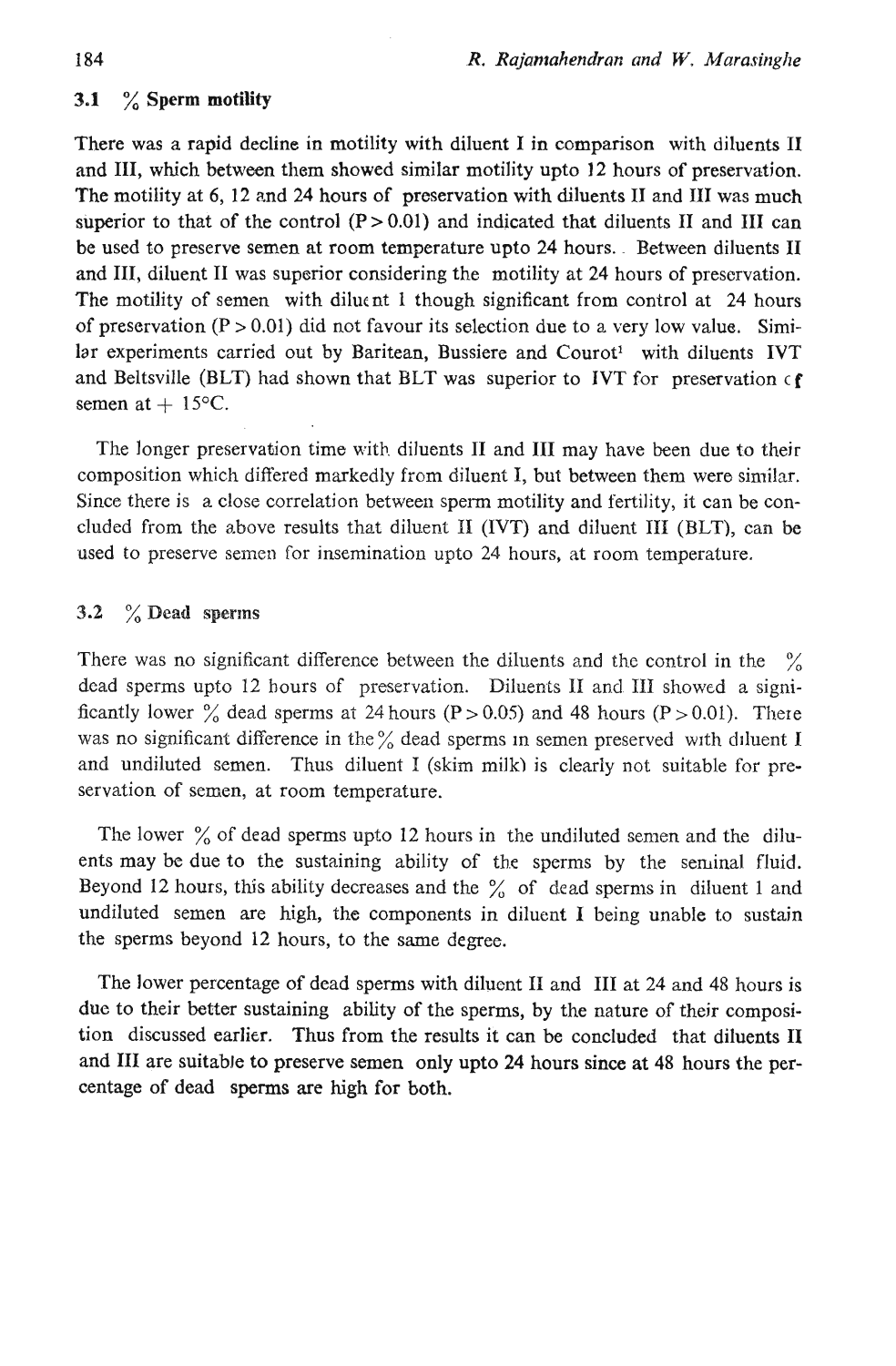#### **Studies on Artificial Insemination of Swine in Sri Lanka** *185* **<b>185**

Table 5 summarises the results obtained in Experiment III. It can be seen that the mean litter size, birth weight of piglings, the number of piglings weaned and weaning weight were not affected by treatment. The mean litter size and the number of piglings weaned were larger than that obtained jn Experiment I. This may be attributed to the sows used in Experiment I11 and also to the experience gained in A1 of pigs.

| Characteristic                             | Natural<br>service | Artificial<br>insemination<br>with fresh<br>somon | Artificial<br>insemination<br>with fresh<br>diluted<br>semen | Artificial<br>insemination<br>with fresh<br>stored diluted<br>semen |  |
|--------------------------------------------|--------------------|---------------------------------------------------|--------------------------------------------------------------|---------------------------------------------------------------------|--|
| No. of sows treated                        | 8                  | 8                                                 | 8                                                            | 8                                                                   |  |
| No. farrowed                               | 8                  | 7                                                 | 8                                                            | 7                                                                   |  |
| Mean litter size at birth                  | $9.4 + 2.8$        | $9.6 + 1.5$                                       | $9.8 + 2.4$                                                  | $10.2 + 1.9$                                                        |  |
| Mean birth wt. in Ibs.                     | $2.3 + 0.4$        | $2.4 + 0.5$                                       | $2.2 + 0.3$                                                  | $2.2 + 0.4$                                                         |  |
| Mean number of piglings weaned $8.4 + 2.8$ |                    | $8.6 + 1.5$                                       | $8.8 + 2.4$                                                  | $8.2 + 1.9$                                                         |  |
| Mean weaning wt. at 8 weeks                | $28.8 + 8.1$       | $27.2 + 3.2$                                      | $20.0 + 6.1$                                                 | $27.0 + 4.8$                                                        |  |

**TABLE** *5.* Mean litter size, birth weight, number weancd and weaning weight of piglings following natural service and artificial insemination of sows with fresh, diluted and stored semen

NS at: **0.05** 

It is thc general experience of the Sri Lankan pig breeder that on a suitable fced using locally available ingredients, jmpotted animal protein, mineral mixture and under good management, 180-200 Ibs live weight could be reached in 7-10 months. Whereas under western conditions with better teeds these weights are obtained at **53** - 6 months. Therefore unless teed problems that have remained unsolved since the inception of industry are corrected, the advantages of A I using semen for high genetic quality cannot be realised.

## **Acknowledgements**

The authors gratefully acknowledge the assislance given in the form of a research grant by the Animal Production and Health Division of the Ministry of **Rural**  Industria1 Devt lopment.